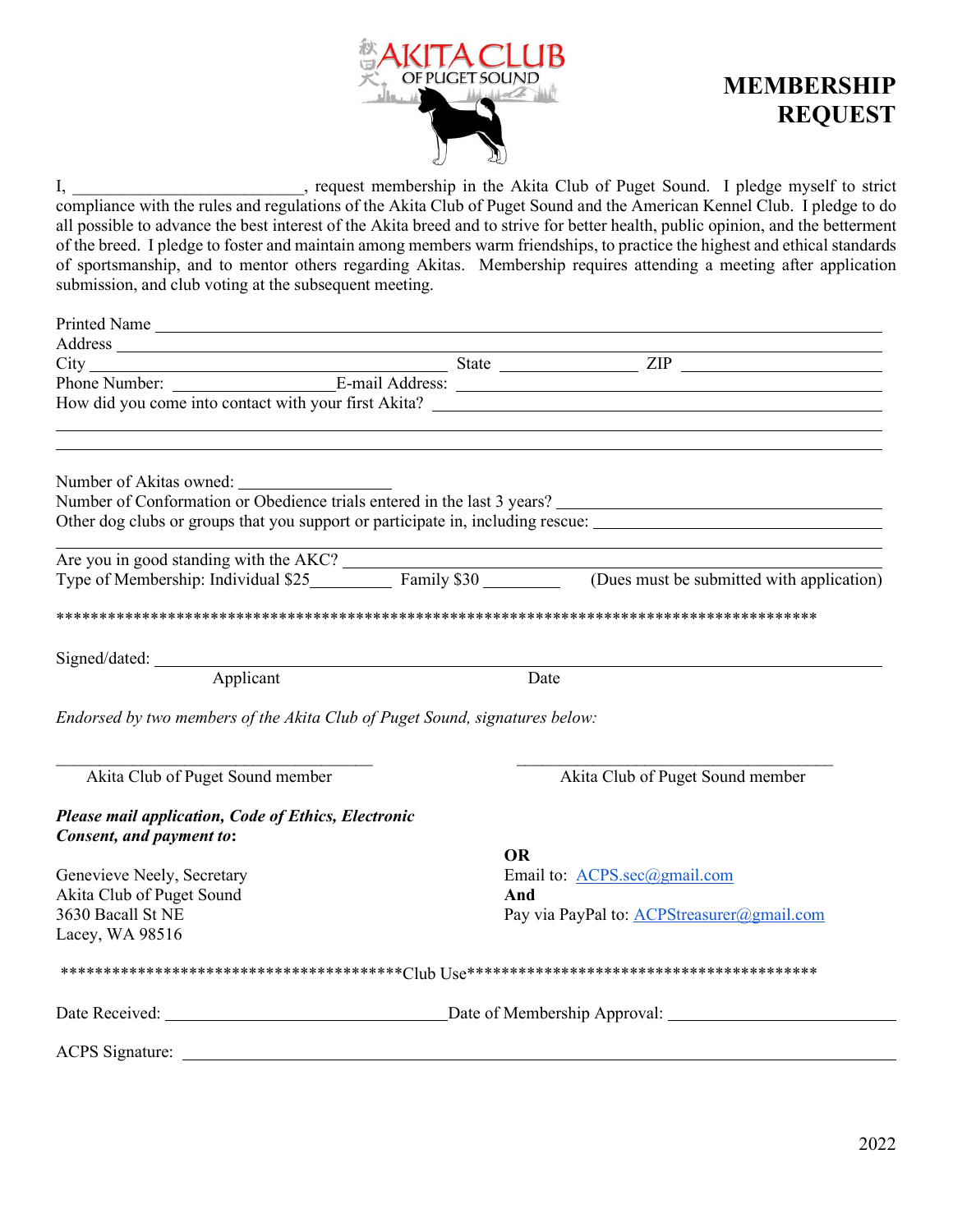## **CODE OF ETHICS**



The purpose of this code is to set forth principles of practice that the ACPS feels its members should strive for with the intent of preserving the Akita. The following represents a guideline to the minimum in ethical practices. It is written with the understanding that most people want to do the right thing. Therefore, above all, individuals should attend to the "spirit" of the Code using the letter of the Code as guidance, and should become familiar with the content of and abide by the ACPS constitution and bylaws.

- 1. I will follow the AKC Code of Sportsmanship, being a credit to the breed, the club, those I associate with, and myself in all Akita competitions, activities, and AKC events.
- 2. I will fully explain to all prospective Akita owners the advantages as well as the disadvantages of owning an Akita.
- 3. I will attempt to help and befriend novice exhibitors and owners.
- 4. I will keep informed in the field of genetics, and work to eliminate hereditary defects from the breed.
- 5. Before entering into a breeding agreement or doing any breeding of my own dogs, I will carefully analyze the conformation and pedigrees of the prospective sire and dam. I shall refuse the mating if in my opinion it will not be in the best interest of the breed. If I deny stud service, I will fully explain my reasons to the owner of the bitch.
- 6. I will participate in a program of health screenings by qualified veterinarians to help eliminate the incidences of hip dysplasia, congenital eye problems, thyroid problems, and other known health issues for the Akita.
- 7. When an Akita has hereditary faults of such a nature as to make his or her use for breeding detrimental to the furtherance of the breed, that dog should be eliminated from a breeding program and neutered or spayed.
- 8. I will refuse to deal with dog wholesalers or to sell puppies to pet shops, and I will include in all stud contracts an agreement to be signed by the owner of the bitch that no puppies resulting from this mating will be wholesaled, sold, or given to pet shops or wholesale dog breeders or dealers.
- 9. Furthermore, I will refuse to wholesale (buy or sell) any registered breed of dog, singly or in litter lots.
- 10. All puppies or adults sold as pet quality and at pet prices should be sold on a spay/neuter contract and AKC limited registration with written agreement that no AKC registration papers will be issued until the seller has received veterinary certification that surgery has been performed and a copy of that sent to the breeder.
- 11. I will assist whenever and however I can in the work of Akita rescue.

I agree to uphold the above Code of Ethics.

Signed/dated:

Applicant Date